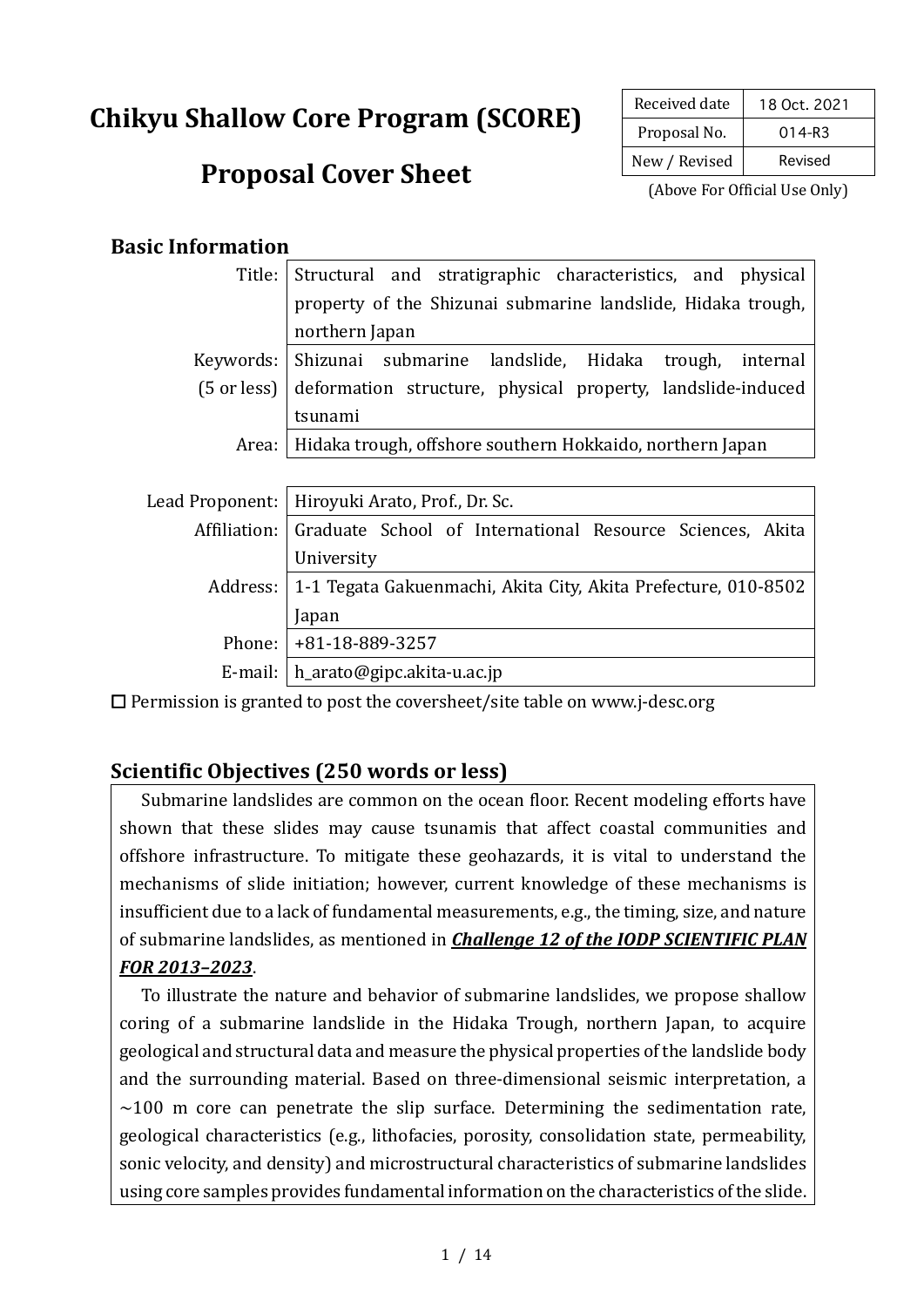A comparison of the sliding body and a reference site should aid in understanding when, where, and why submarine landslides occur. We will then construct a realistic model of submarine landslides that should contribute substantially to our understanding of the mechanisms of submarine landslides and future mitigation of landslide-induced tsunami disasters.

#### **Proposed Sites**

| Site Name  | Position (Lat, Lon)    | <b>Water Depth</b>  | Penetration        | Primary or            |
|------------|------------------------|---------------------|--------------------|-----------------------|
|            |                        | (m)                 | (m)                | alternate             |
| Shizunai-1 | 42 deg 02' 26.3652" N  | 976.1 m             | 100.0 <sub>m</sub> | primary<br>(priority) |
|            | 142 deg 17' 41.8730" E |                     |                    |                       |
| Shizunai-2 | 42 deg 01' 50.0535" N  | 976.8 m             | 100.0 m            |                       |
|            | 142 deg 19' 14.1770" E |                     |                    |                       |
| Shizunai-3 | 42 deg 00' 41.1597" N  | 1,002.3 m           | 40.0 <sub>m</sub>  | primary               |
|            | 142 deg 13' 54.4282" E |                     |                    |                       |
| Shizunai-4 | 41 deg 59' 02.1380" N  | $1,012.3 \text{ m}$ | 100.0 m            | alternate             |
|            | 142 deg 12' 47.5641" E |                     |                    |                       |
| Shizunai-5 | 42 deg 03' 13.6656" N  | 990.1 m             | 100.0 m            |                       |
|            | 142 deg 15' 41.4916" E |                     |                    |                       |

[Note: Only shallow-penetration coring (about <100 m below seafloor) is available.]

#### **Non-standard Measurements**

no

[Note: Please describe above any non-standard measurements needed to achieve the proposed scientific objectives. Standard measurements are X-ray CT, Multi-sensor core logger, and split surface image.]

#### List previous drilling in area

SCORE Expedition 910 site (approximately 27 km south-southeast of the proposed

Site Shizunai-1)(Fig. 2)

### List potential hazards and preferred weather window